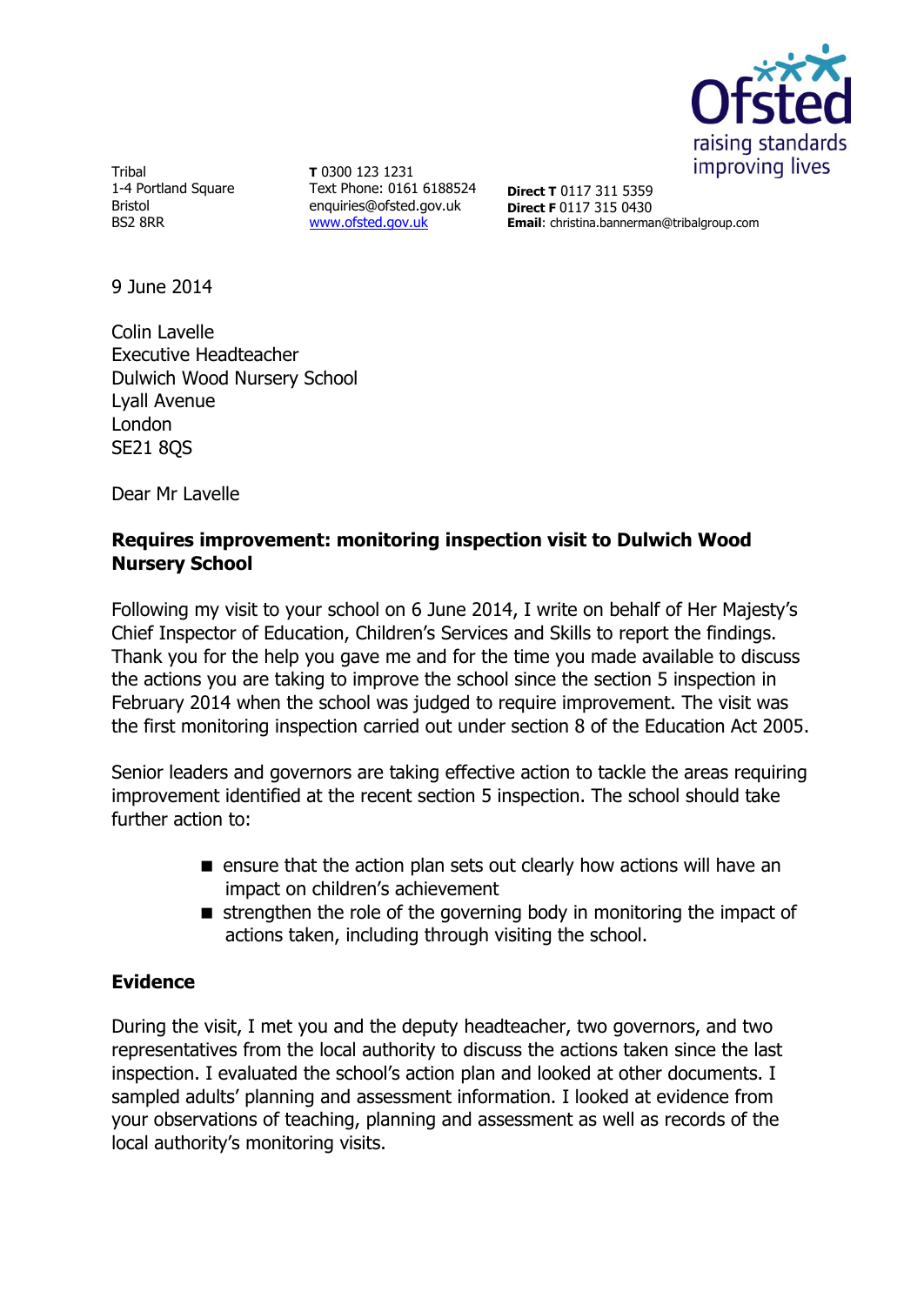

# **Context**

Since the inspection the school has entered into a hard federation with Dulwich Wood Primary School. The governing bodies of both schools were dissolved in April and a new governing body of the federated schools was constituted in May. The planned process of restructuring staffing for September, when the school will have fewer pupils, will be completed soon.

### **Main findings**

The action plan sets out a clear list of appropriate activities to address the areas for improvement set at the inspection. It is clear which staff member will lead the actions and who will check that they have been completed. The plan is not static and you are systematic about updating it. However, the criteria by which you will measure the success of the actions relate to processes or activities rather than to outcomes for children. It is important to be clear about the difference you expect those actions to make to children's achievement. Furthermore, there is not a clear role for governors in monitoring the impact of the action plan. The new governing body has been in place for only a short time. Thus, governors have had little chance to monitor the impact of actions in a systematic way. The roles and responsibilities of governors are being re-established. Plans for governors' visits to the school to focus on specific actions in the plan are well-founded.

The role of the deputy headteacher in leading change and strengthening practice has developed significantly. Her role in checking the quality of teaching is much stronger than at the time of the inspection. She has established clear protocols and systems for observing and recording children's learning which staff follow consistently. Importantly, detailed observations now give a clearer picture of children's progress so that their next steps of learning can be planned. Sweeping changes to the way that children's activities are planned include more opportunities for direct teaching of key language and mathematical skills. The outdoor area is extensive, well organised and contains a wide range of activities to support children's learning.

You use the information from observations to track children's progress. The systems are still being developed but termly analysis has already highlighted that children do better in some areas than others. Your plans to change the way you conduct visits to children's homes before they start at nursery are well conceived. Information from visits will form part of staff's initial assessment of children's needs to provide a more accurate baseline from which you can measure children's progress over time.

Ofsted may carry out further visits and, where necessary, provide further support and challenge to the school until its next section 5 inspection.